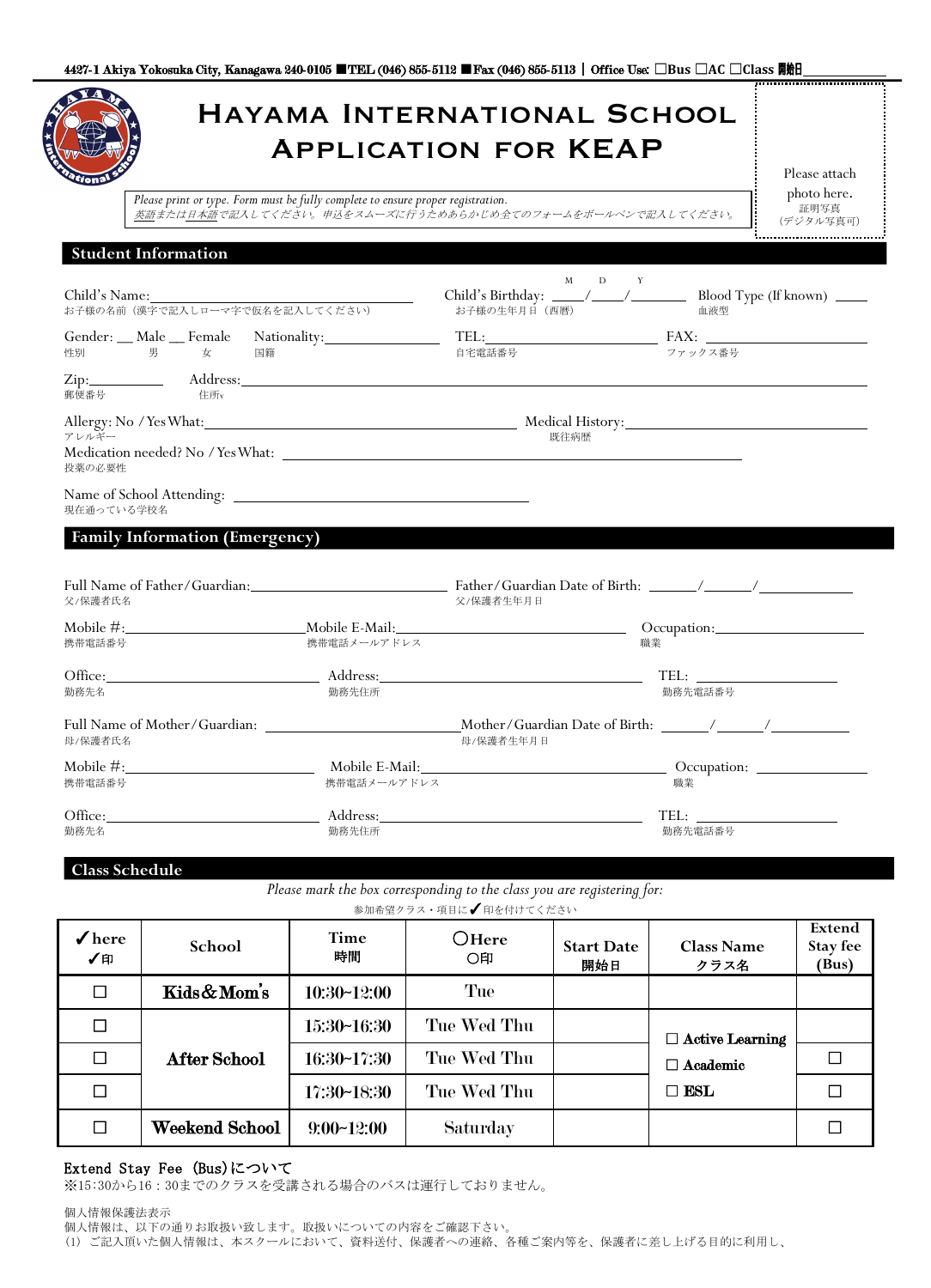- 本スクール・資料請求に関わる関連会社以外の第三者に開示・提供することはありません。
- (2) 個人情報は目的を終えた時(資料送付、各種案内等が終了したと判断した時)情報を削除させて頂きます。
	- 個人情報に関する問合せ窓口: contact@hayama-international.co.jp

## **School Waivers & Agreements** スクール免責&同意フォーム

With the exception of the "Photograph & Video Release", all waivers & agreements MUST be signed/initialed in order for this application to be processed. No changes *to the waivers & agreements will be accepted.*

写真、ビデオ撮影許可以外の免責または同意は全てサインされていない場合は申込書の受付ができません。

#### **Other Fees:**

Parents need to pick-up their child on time at 3:00. There might be a late pick-up according to the supervisor on duty that evening, you will be expected to give that supervisor payment before leaving. If you are later than 90 minutes picking up your child(ren), we are required by law to call child protective services.

お子様のお迎えは時間厳守にお願いいたします。遅れた際にはエキストラの料金が発生する場合があります。また、1時間以上連絡なしに遅れた場合 には児童保護センターに連絡します

#### **In case of Emergency:**

I understand every effort will be made to contact the parents/guardian or listed emergency contacts in case of an emergency. In the event I cannot be reached, I hereby give permission for my child to be transported to the nearest medical facility. I also understand that I will be responsible for payments of any medical expenses incurred on my child's behalf and that Hayama International School does not have funds available for payments of medical treatment for my child.

緊急事態の際にスクールは、緊急時連絡先に連絡を取る最善の努力をすることを理解しました。もし緊急時連絡先に連絡を取れない場合はスクールが 医療機関に連絡しその際お子様に必要な医療治療(入院、注射、麻酔または手術)を許可することを承諾します。

| Parent's Initials |  |
|-------------------|--|
| 保護者イニシャル          |  |

**Parent's Initials \_\_\_\_\_** 保護者イニシャル

#### **Photograph and Video Release:**

I hereby agree to grant my full and irrevocable consent to release any photographs and/or video footage to Hayama International School, for online album and art purposes in any medium publication or publicity, alone or in conjunction with the photographs or video footage of other persons objects or text material, and either with or without my name accompanying quotation.

スクール中に撮影した画像、映像等をオンライン等に使用させていただくことがあります。不都合のある方は事前にお申し出ください。お申し出のな い場合、肖像権はスクールに帰属するものとさせていただきます。

| Parent's Initials |  |
|-------------------|--|
| 保護者イニシャル          |  |

#### **Waiver:**

I understand that Hayama International School assumes no responsibility for injuries or illnesses which my child may sustain as a result of my child's physical condition resulting from participation in any session activities, athletic activities, the use of any equipment, exercise, or other activities. I acknowledge that I assume the risk for any and all injuries and illnesses, which may result from participation in these session activities. I hereby release and discharge Hayama International School, its agents, and employees from any and all claims for injury, illness, death, loss or damage, which my child may suffer as a result of his or her participation in these activities. I understand that Hayama International School is not responsible for: (1)Changes of school instruction days due to natural disasters, (2)food poisoning, (3)lost or stolen items, (4)breaking the rules written on the Behavior Agreement while participants are using Hayama International School facilities or on Hayama International School premises,  $(5)$  medical treatment, treatment of chronic illness, administration of medication, or allergic reaction (please contact the school regarding  $(5)$  prior to enrollment). I acknowledge the Waiver set forth above.

本スクールは、本スクールの故意または過失により参加者の清栄、身体に一定の障害を与えた場合はその損害を賠償する責を任じ、あらかじめ定める 額の保険料をお支払い致します。また事故、病気などの不慮の事故発生時の対応は、可能な限り(病院への輸送、保護者への連絡など)スクールスタ ッフおよび責任者当人の判断と責任の下に行います。しかし次の場合当スクールでは責任を負いません。①天災地変、暴動、またはこれらのために生 ずる日程の変更 ②食中毒 ③盗難 ④スクールルールまたは当プログラムの規則に反する行為により生じた損害 ⑤持病や治療を受けている、服 用薬がある場合やアレルギー・じんま疹などの症状がある場合

> **Parent's Initials \_\_\_\_\_** 保護者イニシャル

### Field Trip Permission Form 遠足許可フォーム

I hereby grant permission for my child \_\_\_\_\_\_\_\_\_\_\_\_\_\_\_\_\_\_\_\_\_\_\_to be transported by Hayama International School for activities, including swimming and field trips. I understand that notice of such outings will be posted prior to any trip. In case of medical emergency, I understand that every effort will be made to contact my emergency contact or me. If I, or someone on the emergency form, cannot be reached, I give Hayama International School permission to secure the medical treatment necessary for my child; including hospitalization, injection, anesthesia, or surgery. 私は、私の子供\_\_\_\_\_\_\_\_\_\_\_\_\_\_\_\_\_\_\_\_\_\_\_を葉山インターナショナルスクールのスクールバスなどを使用して各種アクティビティー、遠足などをさせる ことを承認します。そういった課外活動がある際には事前にスケジュールお知らせがあることを理解しました。緊急事態の際にスクールは、緊急時連 絡先の方に連絡を取る最善の努力をすることを理解しました。もし、緊急時連絡先の方に連絡を取れない場合はスクールがその際お子様に必要な医療 治療(入院、注射、麻酔または手術)をすることを承認します。

> **Parent's Initials \_\_\_\_\_** 保護者イニシャル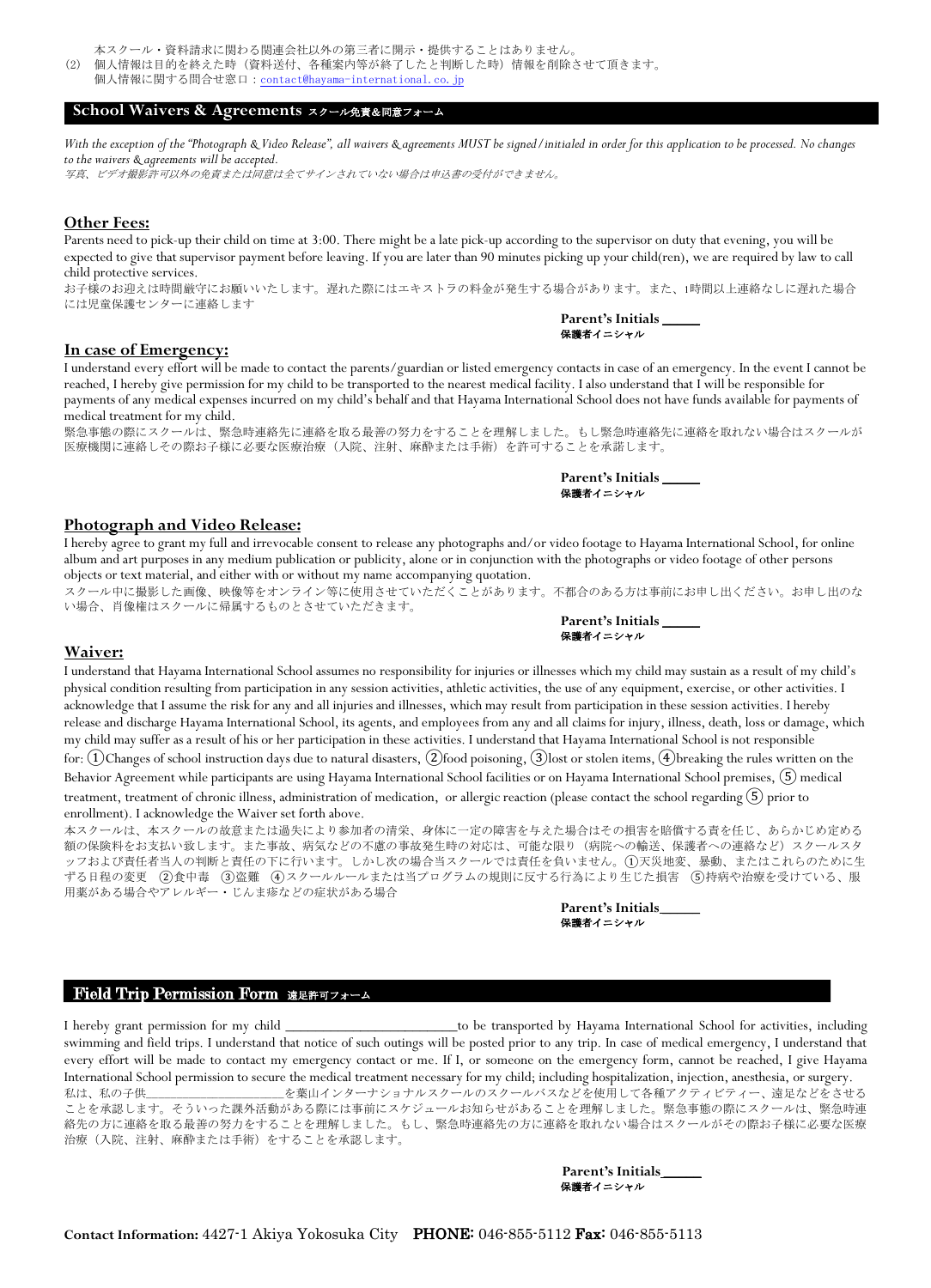Please refer to the KEAP calendar for school holidays and special event.

The school will be closed during calamity (heavy snow, typhoon, etc). As soon as the decision is made, the school will make an announcement at school HP. Please note that there will be no refund tuition from this case.

There is no private parking. However, the school will provide a permit card for temporary parking (about 15 minutes) as Kuruwa Beach. The permit card should be shown on your car dash board. If you forget the permit card, parking fee will bee charge to you. In case you lost the permit card, the school will reissue the card in 500yen.

Please do not park the car around the school area for safety reason and to avoid troubles with school neighborhood.

\*学校のお休みやイベントに関しましては、カレンダーをご覧ください。\*悪天候による休講の場合は、学校の HP にてお知らせをさせていただきます。 その分の授業料の返金はございません。本校には駐車場がございませんので久留和海岸にございます、久留和漁港の駐車場に駐車ください。(徒歩 15 分 ほど) その際 Parking Pass を必ずダッシュボードの見えるとことに置いてください。もしも忘れた場合漁港から駐車料金を請求された場合ご自身でご負 担していただきます。カード紛失時は、オフィスにて 500 円で再発行をさせていただきます。学校近隣とのトラブルを避けるため、学校周辺には駐車を しないようお願いいたします。

> **Parent's Initials \_\_\_\_\_** 保護者イニシャル

Signature of Parent/Guardian: 保護者署名

### Insurance Information 保険に関して

In the event of any injury that requires going to the hospital, a copy of your insurance card is necessary. Please enclose a copy of the insurance card

### in a separate envelope.

万が一怪我などで病院へ行く際に、保険証が必要となりますので、保険証のコピーを提出してください。

## **Payment Options & Payment Terms** お支払方法